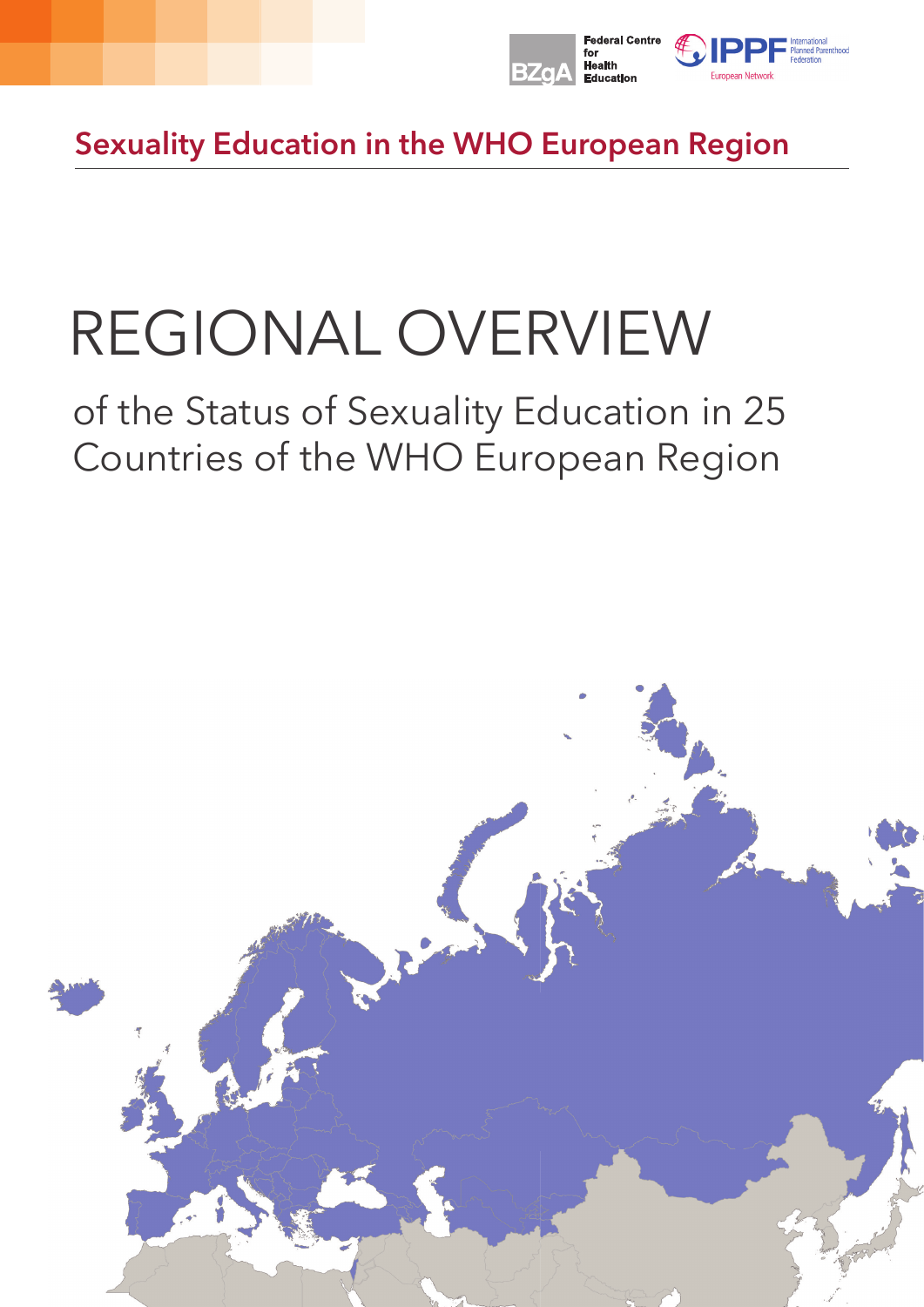## REGIONAL OVERVIEW



## Status of sexuality education

This overview presents the summarised results of a new assessment of the status of sexuality education in 25 countries of the WHO European Region. The research was initiated and conducted by the Federal Centre for Health Education (BZgA), a WHO Collaborating Centre for Sexual and Reproductive Health, and by the International Planned Parenthood Federation European Network (IPPF EN), in close collaboration with two research consultants. The data were collected using a pre-tested questionnaire sent to two representatives per country: informed civil servants in the responsible ministries (education or health) and staff of respective national member associations of IPPF EN. Additional information was collected from international literature and data sources.



Sexuality Education in the WHO European Region

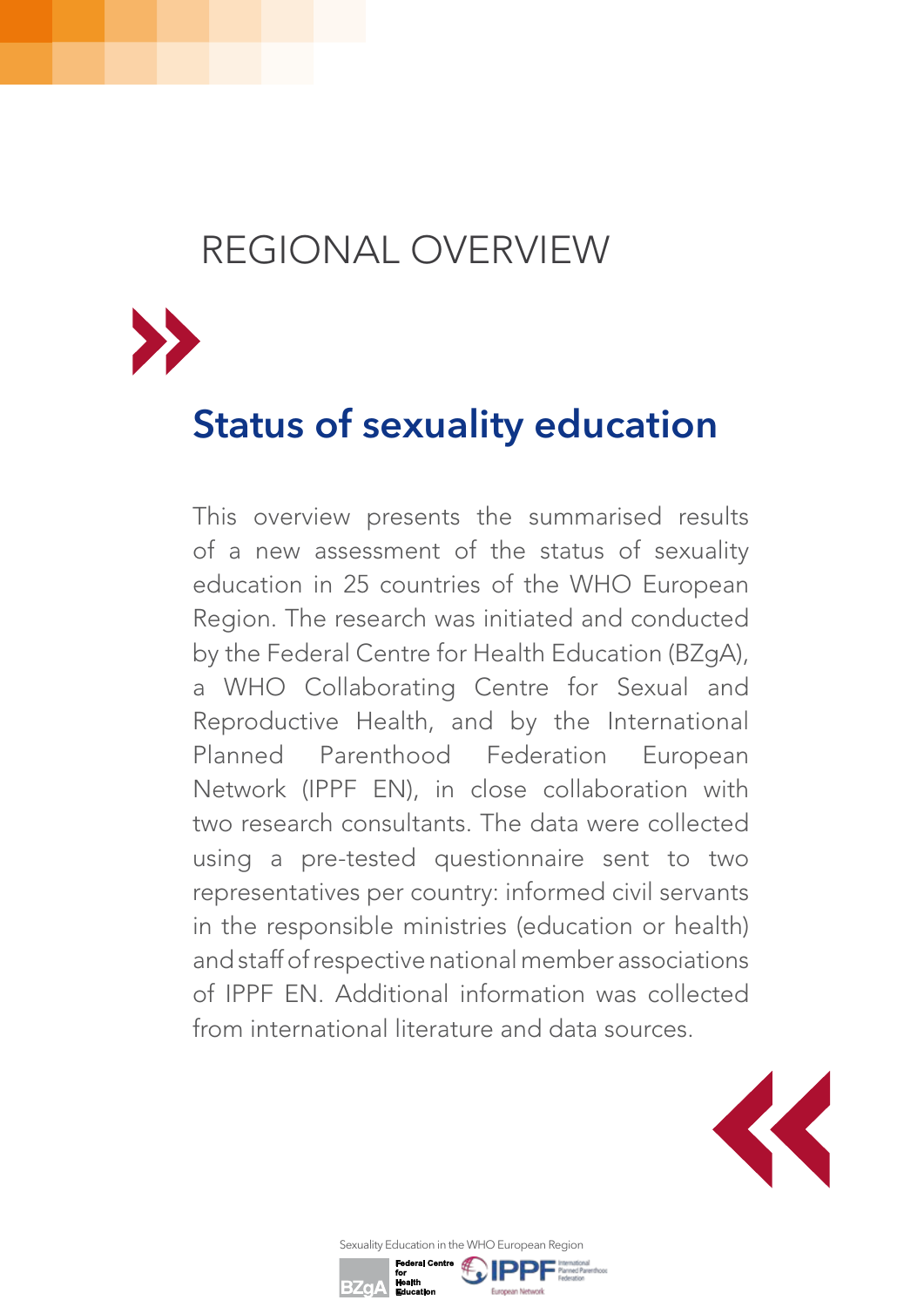#### Key findings on the status of sexuality education

- Since 2000, remarkable progress has been made in the region in developing and integrating sexuality education curricula in school settings. The majority of the surveyed countries teach basic elements of sexuality education in schools. Curriculum development, implementation, and monitoring and evaluation processes differ across the region as well as within individual countries.
- In 21 of the 25 countries covered in this survey, there is a legal framework for school sexuality education: 18 countries have a law, two countries have adopted a poli $cy$  and one  $-$  a strategy. It is rare that there is a separate dedicated law specifically dealing only with sexuality education.
- The WHO/BZgA *Standards for Sexuality Education in Europe* (2010)<sup>1</sup> are available in English and 10 other European languages. The survey revealed that they were used for the development or adaptation of sexuality education curricula in 11 countries. In at least 10 countries, they were (also) used as a resource in policy debates and consultations. In the remaining countries, the Standards have not been used.
- In 11 of the 25 countries, sexuality education is mandatory. In the remaining countries, it is either optional or it is mandatory in some regions or particular schools. In others (e.g. Kazakhstan and Serbia), sexuality education was recently successfully piloted in some schools or regions, with the support of governments, international donors and local non-governmental organisations.
- In most countries, sexuality education is integrated into broader subjects, such as biology, religion, life-skills education or social sciences. It can also be taught as a workshop/'advisory hour' outside regular school hours.
- In almost half of the countries, there are clear links between sexuality education and youth-friendly SRH services. Most often, these links ensure that information on these services is provided during sexuality education lessons in schools. It may also mean that staff from youth-friendly SRH services provide lessons in

schools. Finally, in some countries (e.g. Estonia and Sweden) school classes regularly visit the youth clinics and receive lessons there.

- Training of teachers to deliver sexuality education is a challenge in many countries. However, in a handful of countries (e.g. Estonia and Finland), teachers' competencies and skills have been strengthened, as the teaching of sexuality education has become part of the teacher-training curriculum at colleges and universities. In most countries, teachers are trained in special in-service courses or through workshops, though usually only a (small) proportion of teachers have participated in such courses. In a few countries (e.g. Albania and the canton Sarajevo – Bosnia and Herzegovina), many teachers have been trained, for example, in pilot programmes. In some countries, most teachers have still not been specially trained to deliver sexuality education.
- The implementation of sexuality education is monitored and evaluated in about one-third of the surveyed countries. Often, monitoring and evaluation are accorded very little attention. In the development phase of a sexuality education programme/curriculum or in the evaluation of pilot project results, monitoring and evaluation serve the clear purpose of finding out how a draft programme should be adapted and improved before its finalisation.
- In countries with fully developed comprehensive national sexuality education programmes, like Belgium, Estonia or Germany, the school is the main source of information on sexuality for young people. In countries where sexuality education is not, or not consistently, provided for all learners, young people tend to rely on information provided by friends or peers and the internet. In this last category of countries, teenage pregnancy rates tend to be higher than in countries with fully developed comprehensive sexuality education programmes.

Sexuality Education in the WHO European Region

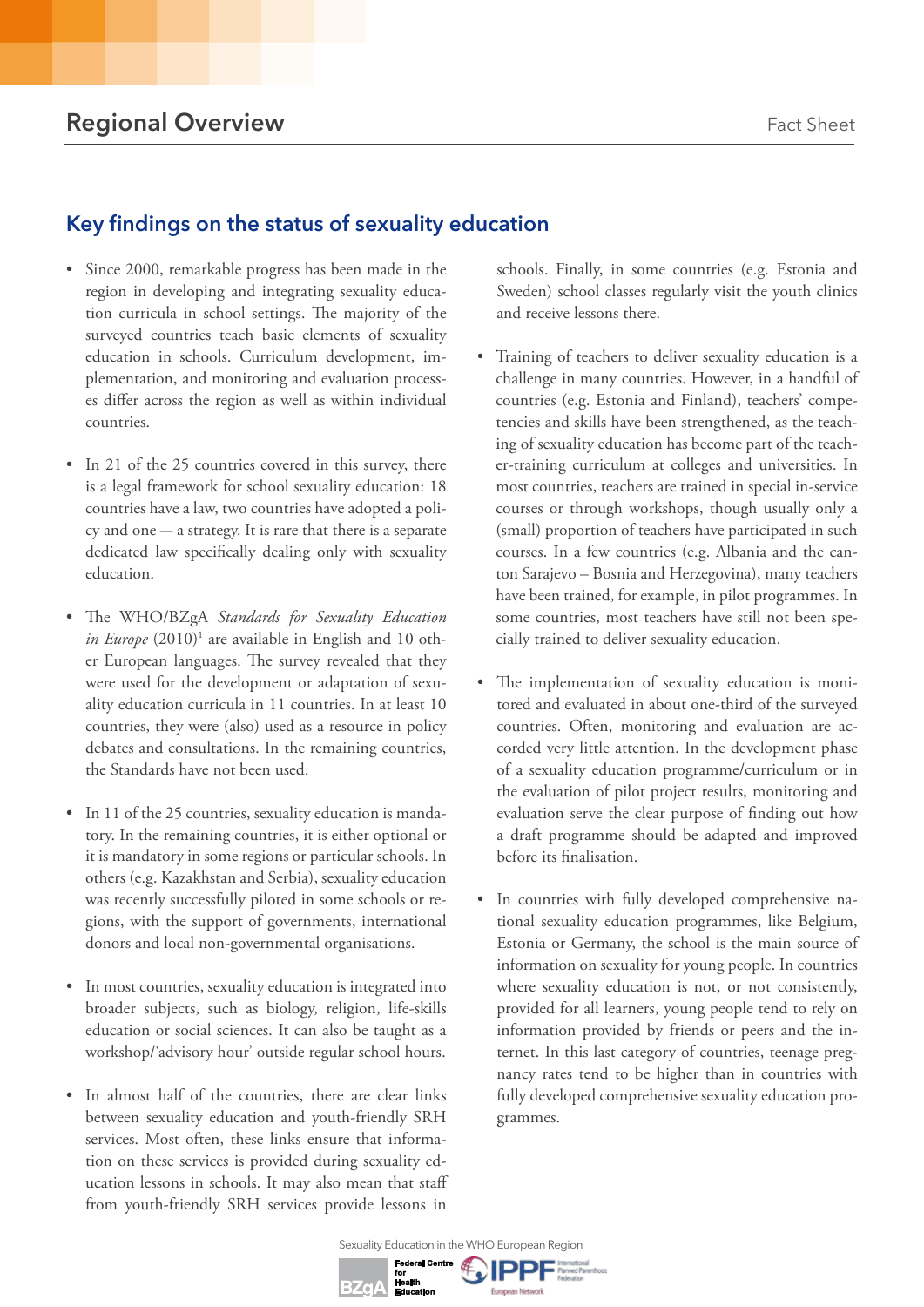- In about half of the countries, there is still some diffidence and lack of understanding about the benefits
- of sexuality education for the health and well-being of young people. The groups opposing sexuality education are most often religious organisations, conservative political parties and conservative parent groups. Unfounded allegations about the risks of sexuality education are still being made, despite international research showing that young people in countries with well-developed sexuality education tend to start sexual contacts later and protect themselves better from unplanned pregnancies and HIV/sexually transmitted infections (STIs).

#### Conclusions and recommendations

- Countries in the WHO European Region that do not yet have a legal basis for sexuality education should be supported in creating such a basis, using examples of comparable countries with a sound legal basis.
- Sexuality education programmes and curricula tend to focus primarily or exclusively on the biological aspects of reproduction and prevention of HIV/STIs and unwanted pregnancy. There is a need to broaden the spectrum of topics that are addressed to include gender equality, sexuality and social media, violence and sexual abuse, human rights and sexuality, and others.
- The findings show a gap in teacher training on sexuality education. Training supports teachers in developing the competencies needed to deliver high-quality sexuality education. *Standards for Sexuality Education in Europe* (WHO/BZgA) and the recently developed framework

*Training Matters: A Framework on Core Competencies of*  Sexuality Educators<sup>2</sup> could be used for the development of a curriculum for teachers and for designing appropriate educational materials.

- Monitoring and evaluation systems for sexuality education should be strengthened and should focus on the relevance of such teaching for learners. In addition, they should also focus on the quality of the sexuality education programme as well as on the quality of its implementation.
- The sharing of knowledge and experience as well as collaboration in the field of sexuality education should be strengthened at both the European and global levels. Because there still is widespread misunderstanding about the impact and benefits of sexuality education, there is a strong need to explain the results of scientific research in this field to decision-makers, the educational sector and the public at large.
- This overview reiterates the fact that young people themselves want and appreciate school sexuality education. They should become much more involved in developing, implementing and evaluating such programmes in order to guarantee that such programmes reflect and respond to their needs.

Sources: data on sexual and reproductive health



<sup>•</sup> Adolescent fertility rate (births per 1000 women ages 15–19). Washington (DC): World Bank; 2016 (http://data.worldbank.org/indicator/SP.ADO. TFRT, accessed 25 March 2017).

<sup>•</sup> Growing up unequal: gender and socioeconomic differences in young people's health and well-being. HBSC 2016 study report (2013/2014 survey). Copenhagen: WHO Regional Office for Europe; 2016 (http://www.euro.who.int/\_\_data/assets/pdf\_file/0003/303438/HSBC-No.7-Growingup-unequal-Full-Report.pdf?ua=1, accessed 25 March 2017).

<sup>•</sup> Women in the EU give birth to their first child at almost 29 years of age on average. Luxembourg: Eurostat; 2015 [2013 data] (http://ec.europa. eu/eurostat/documents/2995521/6829228/3-13052015-CP-EN.pdf/7e9007fb-3ca9-445f-96eb-fd75d6792965, accessed 25 March 2017).

<sup>•</sup> Mother's mean age at first birth. Index Mundi {data from CIA world factbook, various years] (https://www.indexmundi.com/factbook/fields/ mother's-mean-age-at-first-birth, accessed 25 March 2017).

Note: Core data on sexuality education are not always comparable across countries, since the sources of information may be different.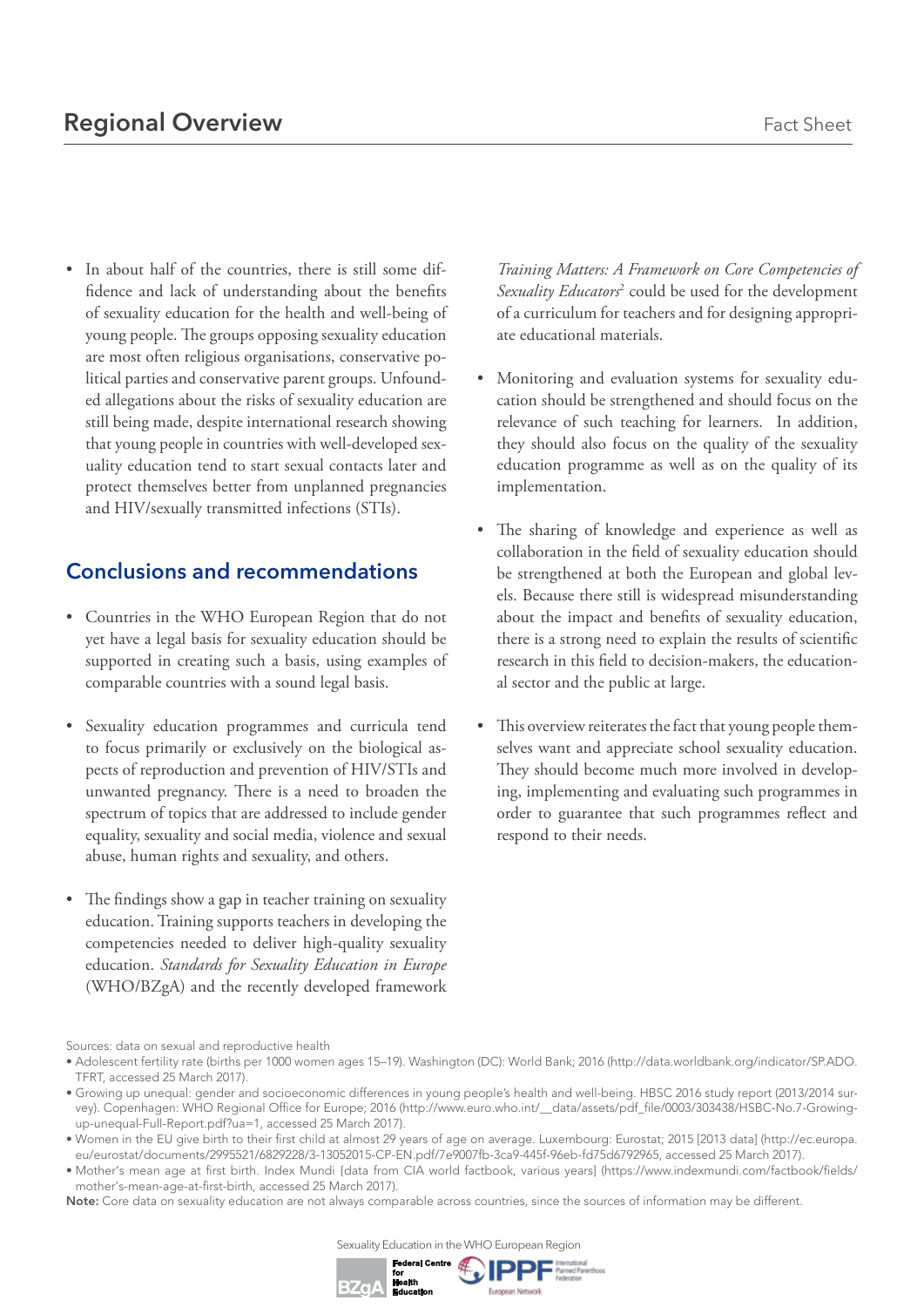| Ukraine                                                                                                                               |           | 23                                        | 25                                               | $\circlearrowright$                            | 24                                          | 73                                                       | $\rm ^{\rm 6}$                                          | $\widetilde{\Box}$                                        | $\overline{\phantom{0}}$                                 |                        | 2013<br>$\overline{\phantom{0}}$             | $\succ$                       | $^{+}$                                     | ≻                      | $+$<br>+                                   | ∟                           | ≻                                      | $\cup$                             | 33                                                           |                                                                                                                                                                                                                                   |                                                                                                                                                                                                                          |
|---------------------------------------------------------------------------------------------------------------------------------------|-----------|-------------------------------------------|--------------------------------------------------|------------------------------------------------|---------------------------------------------|----------------------------------------------------------|---------------------------------------------------------|-----------------------------------------------------------|----------------------------------------------------------|------------------------|----------------------------------------------|-------------------------------|--------------------------------------------|------------------------|--------------------------------------------|-----------------------------|----------------------------------------|------------------------------------|--------------------------------------------------------------|-----------------------------------------------------------------------------------------------------------------------------------------------------------------------------------------------------------------------------------|--------------------------------------------------------------------------------------------------------------------------------------------------------------------------------------------------------------------------|
| nstaixijeT                                                                                                                            |           | 38                                        | 22.8                                             | $\stackrel{\triangleleft}{\geq}$               | $\stackrel{\triangleleft}{\geq}$            | $\underset{\text{N}}{\leq}$                              | $\leq$                                                  | $\stackrel{\triangleleft}{\geq}$                          | $\underset{\text{N}}{\leq}$                              |                        | 2015<br>$\overline{\phantom{0}}$             | $\sim$                        | $^{+}$                                     | $\square$              | $^{+}$                                     | $\sim$                      | $\mathbb Z$                            | $\succ$                            | $\sim$                                                       |                                                                                                                                                                                                                                   |                                                                                                                                                                                                                          |
| bnsherland                                                                                                                            |           | S                                         | 30.4                                             | $\widetilde{\Box}$                             | $\overline{\phantom{0}}$                    | $\rm 80$                                                 | $\approx$                                               | 36                                                        | 35                                                       |                        | $\frac{1}{2008}$                             | $\succ$                       | $+$<br>+ +                                 | $\square$              | $+$                                        | ≻                           | $\geq$                                 | $\cup$                             | $\sim$                                                       |                                                                                                                                                                                                                                   |                                                                                                                                                                                                                          |
| иәрәмς                                                                                                                                |           | $\circlearrowleft$                        | 28.6                                             | 26                                             | 24                                          | 47                                                       | $\overline{6}$                                          | 32                                                        | 32                                                       |                        | $\frac{L}{2011}$                             | $\mathbb Z$                   | $\begin{array}{c} + \\ + \end{array}$      | ≻                      | $+$                                        | ≻                           | $\geq$                                 | $\mathbb Z$                        | 50                                                           |                                                                                                                                                                                                                                   | $=$ several trained; $+++$ $=$ most or all                                                                                                                                                                               |
| ning2                                                                                                                                 |           | $\infty$                                  | 29.1                                             | $\overline{C}$                                 | 24                                          | 77                                                       | 63                                                      | $\overline{4}$                                            | $\subseteq$                                              |                        | $\frac{L}{2010}$                             | Z                             | $^{+}$                                     | $\mathbf{r}$           | Ζ                                          | ≻                           | Ζ                                      | $\succ$                            | 22                                                           |                                                                                                                                                                                                                                   |                                                                                                                                                                                                                          |
| Serbia                                                                                                                                |           | $\overline{C}$                            | $\odot$<br>27                                    | $\underset{\text{N}}{\leq}$                    | $\underset{\text{N}}{\leq}$                 | $\underset{\text{N}}{\leq}$                              | $\leq$                                                  | $\underset{\text{N}}{\leq}$                               | $\underset{\text{N}}{\leq}$                              |                        | Ζ                                            | $\overline{z}$                | $\underset{\text{N}}{\triangle}$           | $\leq$                 | $\! + \!\!\!\!$                            | $\leq$                      | $\leq$                                 | $\succ$                            | $\sim$                                                       |                                                                                                                                                                                                                                   |                                                                                                                                                                                                                          |
| Federation<br>The Russian                                                                                                             |           | 23                                        | 24.6                                             | $\overline{\overline{\phantom{0}}\phantom{0}}$ | 26                                          | 67                                                       | 67                                                      | $\leq$                                                    | $\leq$                                                   |                        | $\geq$                                       | $\sim$                        | $^{+}$                                     | $\square$              | Ζ                                          | $\mathsf{Z}$                | $\leq$                                 | $\succ$                            | $\infty$                                                     |                                                                                                                                                                                                                                   |                                                                                                                                                                                                                          |
| The Netherlands                                                                                                                       |           | 4                                         | 29.4                                             | $\frac{6}{1}$                                  | $\frac{1}{2}$                               | 59                                                       | 78                                                      | 66                                                        | $\circ$                                                  |                        | $\frac{L}{2012}$                             | $\succ$                       | $^{+}_{+}$                                 | $\succ$                | $^{+}$                                     | $\mathrel{\mathsf{a}}$      | $\square$                              | $\mathbb Z$                        | 93                                                           |                                                                                                                                                                                                                                   |                                                                                                                                                                                                                          |
| (MoAR)<br>Macedonia                                                                                                                   |           | $\overline{\phantom{0}}$                  | 26.6                                             | S                                              | 36                                          | 48                                                       | 64                                                      | $\Box$<br>$\overline{\phantom{m}}$                        | 29                                                       |                        | $\mathbb Z$                                  | $\succ$                       | $\leq$                                     | $\leq$                 | $\underset{\text{N}}{\leq}$                | $\sum\limits_{i=1}^{n}$     | $\leq$                                 | $\cup$                             | $\sim$                                                       |                                                                                                                                                                                                                                   |                                                                                                                                                                                                                          |
| Latvia                                                                                                                                |           | S<br>$\overline{\phantom{0}}$             | 26.1                                             | $\overline{4}$                                 | 22                                          | 69                                                       | $\overline{7}$                                          | $\circlearrowright$                                       | $\circ$                                                  |                        | $P$<br>2013                                  | $\sim\cdot$                   | $^{+}$                                     | $\succ$                | $^{+}$                                     | ≻                           | ≏                                      | $\succ$                            | $\sim$                                                       | there is a tendency among boys to over report and girls to underreport their sexual experience. 'Double standard' means<br>Core data on sexuality education presented for the UK (England) was retrieved by for England only, but | = only few teachers trained in sexuality education; ++                                                                                                                                                                   |
| Kyrgyzstan                                                                                                                            | people*   | 39                                        | S<br>23.                                         | $\stackrel{\triangleleft}{\geq}$               | $\underset{\text{N}}{\leq}$                 | $\leq$                                                   | $\leq$                                                  | $\stackrel{\triangle}{\geq}$                              | $\underset{\text{N}}{\leq}$                              |                        | $\frac{1}{2015}$                             | $\sim$                        | $^+$                                       | $\circ$                | $^{+}$                                     | Z                           | $\sim$                                 | $\succ$                            | $\overset{\textstyle\circ}{\leftarrow}$                      |                                                                                                                                                                                                                                   |                                                                                                                                                                                                                          |
| Kasakhstan                                                                                                                            |           | 27                                        | 25                                               | $\stackrel{\triangleleft}{\geq}$               | $\underset{\text{N}}{\leq}$                 | $\leq$                                                   | $\leq$                                                  | $\leq$                                                    | $\,>$                                                    |                        | $\frac{L}{2009}$                             | $\sim\cdot$                   | $^+$                                       | О                      | $+$                                        | $\sim$                      | $\mathrel{\mathsf{a}}$                 | $\succ$                            | 50                                                           |                                                                                                                                                                                                                                   | N = No teacher training; +<br>trained                                                                                                                                                                                    |
| Ireland                                                                                                                               | of young  | $\supseteq$                               | 29.4                                             | $\overline{4}$                                 | $\overline{2}1$                             | 59                                                       | 54                                                      | 25                                                        | 23                                                       |                        | $\frac{1}{2010}$                             | $\sim$                        | $^{+}$                                     | $\square$              | $^{+}$                                     | Z                           | ≻                                      | S                                  | $\sim$                                                       |                                                                                                                                                                                                                                   |                                                                                                                                                                                                                          |
| Georgia                                                                                                                               | health    | 38                                        | 24.4                                             | $\stackrel{\triangleleft}{\geq}$               | $\stackrel{\triangleleft}{\geq}$            | $\stackrel{\triangleleft}{\geq}$                         | $\leq$                                                  | $\stackrel{\triangleleft}{\geq}$                          | $\underset{\textstyle\sim}{\leq}$                        | education <sup>+</sup> | Ζ                                            | $\overline{z}$                | $\frac{1}{2}$                              | A.N                    | $\leq$                                     | $\sum_{i=1}^{n}$            | $\frac{1}{2}$                          | $\succ$                            | $\subseteq$                                                  |                                                                                                                                                                                                                                   | LO.                                                                                                                                                                                                                      |
| Germany                                                                                                                               |           | 9                                         | 29.3                                             | $\overline{C}$                                 | 22                                          | 67                                                       | 72                                                      | 62                                                        | 69                                                       | sexuality              | $\frac{L}{2002}$                             | $\succ$                       | $+$<br>+ +                                 | $\succ$                | $^{+}$                                     | ≻                           | $\geq$                                 | $\cup$                             | 83                                                           |                                                                                                                                                                                                                                   | $=$ Strat-                                                                                                                                                                                                               |
| Finland                                                                                                                               | oductive  | $\circ$                                   | ഗ<br>28.                                         | 24                                             | 25                                          | 57                                                       | 73                                                      | $\sqrt{2}$                                                | SO                                                       |                        | 2016<br>$\overline{\phantom{0}}$             | $\succ$                       | $\begin{array}{c} + \\ + \\ + \end{array}$ | ≻                      | $\genfrac{}{}{0pt}{}{+}{+}{+}$             | $\succ$                     | $\succ$                                | $\geq$                             | $\sim$                                                       |                                                                                                                                                                                                                                   | only; S                                                                                                                                                                                                                  |
| Einote <sup>3</sup>                                                                                                                   | and repre | $\supseteq$                               | 26.5                                             | $\overline{\sim}$                              | $\infty$                                    | $\overline{7}$                                           | 72                                                      | $\widetilde{\Box}$                                        | $\frac{1}{2}$                                            | data or                | 2011<br>$\overline{\phantom{a}}$             | $\succ$                       | $\begin{array}{c} + \\ + \\ + \end{array}$ | $\succ$                | $\begin{array}{c} + \\ + \\ + \end{array}$ | $\succ$                     | $\succ$                                | $\geq$                             | 57                                                           |                                                                                                                                                                                                                                   |                                                                                                                                                                                                                          |
| (bnslgn3) mob<br>The United King-                                                                                                     |           | $\overline{4}$                            | 28.3                                             | 23                                             | $\frac{\infty}{\infty}$                     | 57                                                       | 62                                                      | 33                                                        | 32                                                       | Core                   | $\frac{1}{1996}$                             | $\succ$                       | $^{+}$                                     | $\square$              | $+$                                        | $\mathbf{r}$                | $\succ$                                | $\cup$                             | $\bigcirc$                                                   |                                                                                                                                                                                                                                   |                                                                                                                                                                                                                          |
| Czech Republic                                                                                                                        | on sexual | $\supseteq$                               | 28.1                                             | 24                                             | 23                                          | 66                                                       | 74                                                      | SO                                                        | 29                                                       |                        | 2013<br>$\overline{\phantom{0}}$             | $\succ$                       | $^+$                                       | $\succ$                | $+$                                        | $\geq$                      | $\square$                              | $\cup$                             | $\sim\cdot$                                                  |                                                                                                                                                                                                                                   |                                                                                                                                                                                                                          |
| Cyprus                                                                                                                                | Data      | $\Box$                                    | 29                                               | $\stackrel{\triangleleft}{\geq}$               | $\leq$                                      | $\frac{4}{2}$                                            | $\leq$                                                  | $\leq$                                                    | $\leq$                                                   |                        | 2011<br>∟                                    | $\succ$                       | $\begin{array}{c} + \\ + \end{array}$      | $\square$              | $\sim$                                     | $\square$                   | $\mathbb Z$                            | $\succ$                            | $\sim$                                                       |                                                                                                                                                                                                                                   |                                                                                                                                                                                                                          |
| Bulgaria                                                                                                                              |           | 37                                        | 25.7                                             | $\gtrsim$                                      | $\bigcirc$                                  | 56                                                       | 99                                                      | $\mathsf{C}$                                              | $\frac{\infty}{\infty}$                                  |                        | 2016<br>$\overline{\phantom{0}}$             | $\succ$                       | $\frac{1}{2}$                              | О                      | $\! + \!\!\!\!$                            | Ζ                           | $\mathbb Z$                            | $\succ$                            | 25                                                           |                                                                                                                                                                                                                                   |                                                                                                                                                                                                                          |
| Herzegovina**<br>bns sinzod                                                                                                           |           | $\infty$                                  | 26.7                                             | $\stackrel{\triangleleft}{\geq}$               | $\leq$                                      | $\leq$                                                   | $\frac{4}{2}$                                           | $\leq$                                                    | $\leq$                                                   |                        | $rac{5}{2016}$                               | $\succ$                       | $\begin{array}{c} + \\ + \\ + \end{array}$ | О                      | $+$<br>+ +                                 | $\succ$                     | $\succ$                                | $\succ$                            | $\sim$                                                       |                                                                                                                                                                                                                                   |                                                                                                                                                                                                                          |
| (Planders)<br>Belgium                                                                                                                 |           | $\infty$                                  | 28.5                                             | $\frac{\infty}{\infty}$                        | 20                                          | 52                                                       | 64                                                      | $68$                                                      | O9                                                       |                        | 2010<br>$\sqcup$                             | $\succ$                       | $+$ $+$                                    | $\succ$                | $\! + \!\!\!\!$                            | $\succ$                     | $\succ$                                | $\mathbb Z$                        | 86                                                           |                                                                                                                                                                                                                                   |                                                                                                                                                                                                                          |
| Austria                                                                                                                               |           | $\overline{\phantom{0}}$                  | 28.8                                             | 20                                             | 24                                          | 74                                                       | 77                                                      | 43                                                        | 57                                                       |                        | 2015<br>$\overline{\phantom{0}}$             | $\succ$                       | $\begin{array}{c} + \\ + \\ + \end{array}$ | $\succ$                | $\! + \!\!\!\!$                            | $\succ$                     | $\geq$                                 | $\cup$                             | 84                                                           |                                                                                                                                                                                                                                   |                                                                                                                                                                                                                          |
| sinsdlA                                                                                                                               |           | 22                                        | 25                                               | $\sim$                                         | 39                                          | 38                                                       | 63                                                      | $\overline{\phantom{0}}$                                  | $\frac{1}{\sqrt{2}}$                                     |                        | 2012<br>$\overline{\phantom{0}}$             | $\succ$                       | $+$<br>++                                  | $\succ$                | $+$                                        | $\geq$                      | $\succ$                                | $\succ$                            | $\sim$                                                       |                                                                                                                                                                                                                                   |                                                                                                                                                                                                                          |
| Sexuality Education in the<br>WHO European Region<br>Federal Centre<br>for<br>Health<br>Education<br>भq∥⊕<br>Countries<br><b>BZgA</b> |           | Births per 1000 women<br>aged 15-19 years | Average age of mother<br>at birth of first child | % Sexual experience,<br>15-year-old girls***   | % Sexual experience,<br>15-year-old boys*** | % Condom use at last inter-<br>course, 15-year-old girls | % Condom use at last inter-<br>course, 15-year-old boys | course, 15-year-old girls<br>at last inter-<br>% Pill use | 15-year-old boys<br>% Pill use at last inter-<br>course, |                        | Law/policy/strategy and<br>year <sup>1</sup> | Use of Standards <sup>2</sup> | Comprehensiveness <sup>3</sup>             | Mandatory <sup>4</sup> | Teacher training <sup>5</sup>              | Links with YFS <sup>6</sup> | Monitoring and evaluation <sup>7</sup> | Opposition in society <sup>8</sup> | $\vec{C}$<br>School as source<br>information, <sup>9</sup> % | *Data for the UK (England); data covers the United Kingdom of Great Britain and Northem Ineland; ** Canton Sarajevo only; ***In some counties with a dominant 'double standard,'<br>that boys are more generally allowed or even  | Explanatory notes<br>?: Insufficient information available; N.A.: Not applicable/available<br>1. Is there a law or policy on sexuality education? + year of approval (latest adaptation); L = Law/decree/act; P = Policy |

egy only; N = No. In case a country has more than one policy/strategy/law, only the most recent is cited here.

2. The WHO/BZgA 'Standards for Sexuality Education in Europe' (2010) used in policy debate and consultations, and/or curriculum development: N= No, Y = Yes.

. Is mene a law or poincy on sexuality bas matter i + year or allowstrat uservior, i\_= textractive tech r\_= roincy only; > = strat-<br>2. The WHO/BZgA 'Standards for Sexuality Education in Europe' (2010) used in policy deba 3. Summary index, which combines 6 indicators (questions) from the applied questionnaire on law, practice and in country variation of<br>. sexuality education. Scores: 1 or 2 indicators = +; 3 or 4 indicators = ++; 5 or 6 ind

| 6. is three a direct link between sexuality education and youth-friendly sexual and reproductive health service delivery?<br>| 7. Is there a monitoring and evaluation system in place? Y = Yes; P = Partly; N = INo<br>| 7. Is t 6. Is there a direct link between sexuality education and youth-friendly sexual and reproductive health service delivery?

Y = Yes; P = Partly; N = No

7. Is there a monitoring and evaluation system in place?  $Y$  = Yes; P = Partly; N = No

8. Is there serious opposition in society against sexuality education?  $Y = Yes$ , serious; S = Some; N = Little or none

9. What % of young people mentioned the school as a source of information on sexuality? Sources for this information<br>are different survey data provided by countries if available.